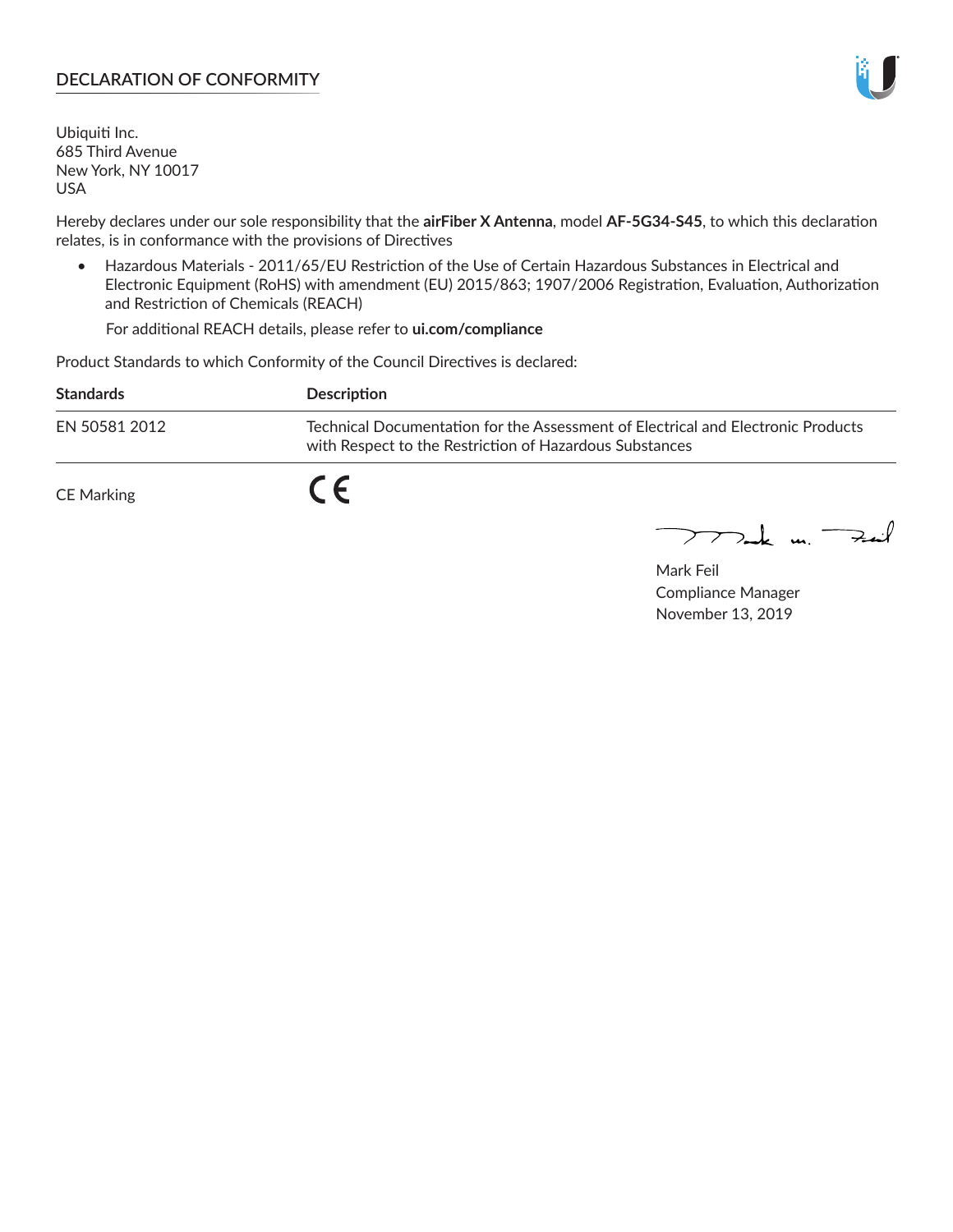# **DECLARATION OF CONFORMITY**



# **български** [Bulgarian]

С настоящото UBIQUITI декларира, че това устройство AF-5G34-S45 отговаря на основните изисквания и други приложими разпоредби на Директива 2011/65/ЕС с изменение (ЕС) 2015/863.

# **Hrvatski** [Croatian]

Tvrtka UBIQUITI ovim putem izjavljuje da je ovaj uređaj AF-5G34-S45 u skladu s osnovnim zahtjevima i ostalim bitnim odredbama direktiva 2011/65/EU i dopunom (EU) 2015/863.

# **Čeština** [Czech]

Společnost UBIQUITI tímto prohlašuje, že zařízení AF-5G34-S45 splňuje základní požadavky a jiné související podmínky směrnice 2011/65/EU a dodatku (EU) 2015/863.

# **Dansk** [Danish]

Hermed erklærer UBIQUITI, at denne AF-5G34-S45-enhed overholder de essentielle krav og andre relevante bestemmelser i direktivet 2011/65/EU med tillæg (EU) 2015/863.

# **Nederlands** [Dutch]

UBIQUITI verklaart hierbij dat dit AF-5G34-S45-apparaat voldoet aan de essentiële vereisten en andere relevante voorwaarden uit de Europese richtlijn 2011/65/EU en gedelegeerde richtlijn (EU) 2015/863.

#### **English**

Hereby, UBIQUITI, declares that this AF-5G34-S45 device, is in compliance with the essential requirements and other relevant provisions of Directive 2011/65/EU with amendment (EU) 2015/863.

# **Eesti keel** [Estonian]

Käesolevaga kinnitab UBIQUITI, et antud AF-5G34-S45 seade vastab direktiivis 2011/65/EL välja toodud põhilistele nõuetele ning muudele asjakohastele sätetele, koos parandusega (EL) 2015/863.

# **Suomi** [Finnish]

UBIQUITI vakuuttaa täten, että tämä AF-5G34-S45-laite on direktiivien 2011/65/EU ja (EU) 2015/863 oleellisten vaatimusten ja muiden ehtojen mukainen.

# **Français** [French]

Par les présentes, UBIQUITI déclare que ce dispositif AF-5G34-S45 est conforme aux exigences essentielles et aux autres dispositions pertinentes de la directive 2011/65/UE avec l'amendement (UE) 2015/863.

# **Deutsch** [German]

UBIQUITI erklärt hiermit, dass dieses Gerät AF-5G34-S45 den grundlegenden Anforderungen und anderen relevanten Bestimmungen der Richtlinien 2011/65/EU und (EU) 2015/863 entspricht.

# **Ελληνικά** [Greek]

Δια του παρόντος η UBIQUITI δηλώνει ότι αυτή η συσκευή AF-5G34-S45 συμμορφώνεται με τις βασικές απαιτήσεις και άλλες σχετικές διατάξεις της Οδηγίας 2011/65/ΕΕ με την τροποποίηση (ΕΕ) 2015/863.

# **Magyar** [Hungarian]

Az UBIQUITI kijelenti, hogy a(z) AF-5G34-S45 számú eszköz megfelel a 2011/65/EU irányelv (EU) 2015/863. számú módosítása alapvető követelményeinek és egyéb vonatkozó rendelkezéseinek.

# **Íslenska** [Icelandic]

UBIQUITI lýsir því hér með yfir að AF-5G34-S45 er í samræmi við nauðsynlegar kröfur og önnur viðeigandi ákvæði í tilskipun 2011/65/EU ásamt viðbótum í (EU) 2015/863.

# **Italiano** [Italian]

Con la presente, UBIQUITI dichiara che il presente dispositivo AF-5G34-S45 è conforme ai requisiti essenziali e alle altre disposizioni pertinenti della direttiva 2011/65/UE con l'emendamento (UE) 2015/863.